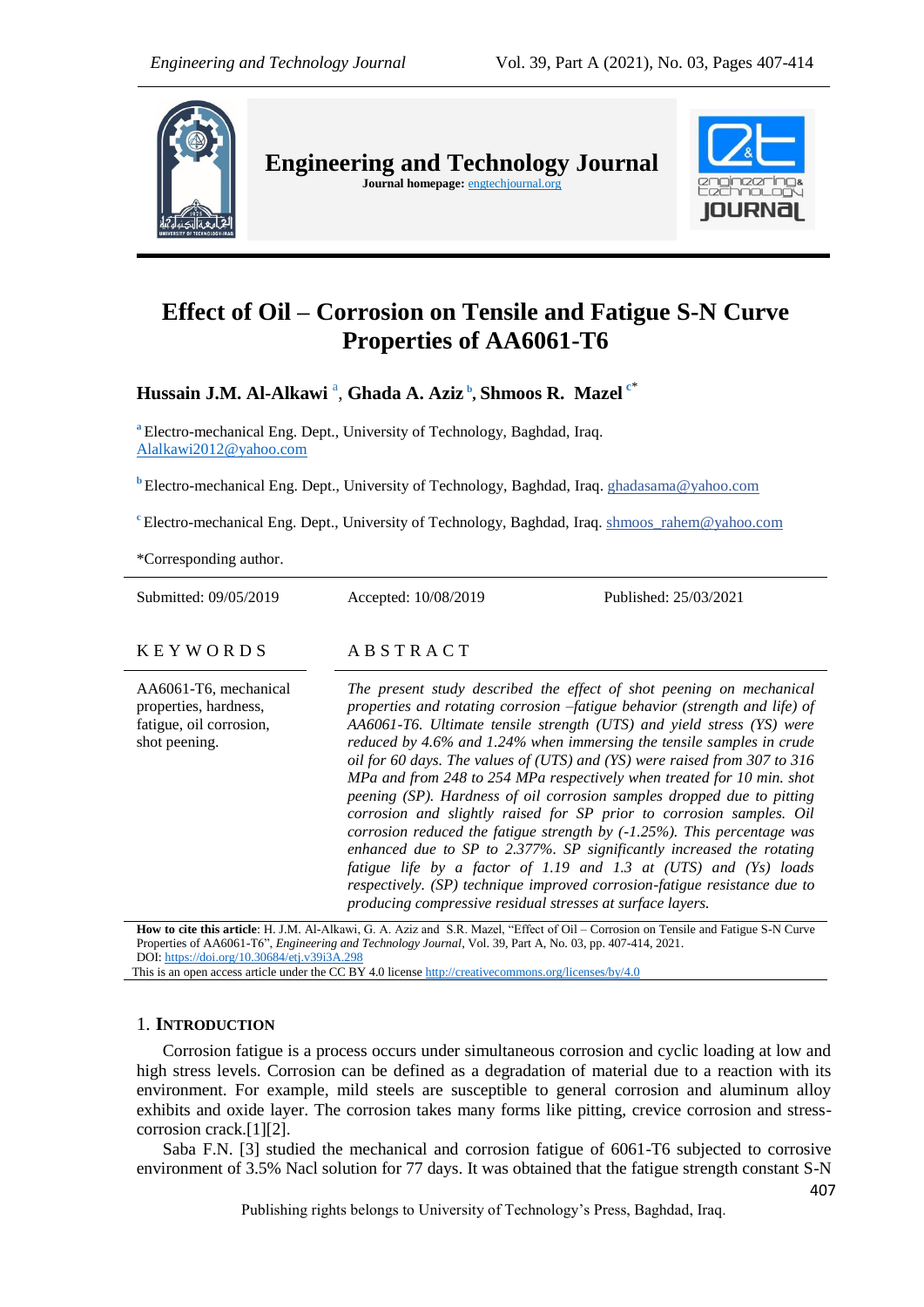curve reduced by 4.5% and after applying ultrasonic impact peening this percentage was reduced to 2.2%. Daavari and Sadough [4] tested welded steel pipes subjected to corrosion –fatigue and it is observed that the mechanical and fatigue properties were significantly reduced. They used ultrasonic impact peening to improve the mechanical properties and fatigue behavior. It was observed that the mentioned properties are clearly increased.

#### **2. SHOT PEENING (SP)**

SP is a process causes a layer of compressive residual stress and strain hardening at the surface. This technique has a positive results regarding corrosion-fatigue. SP is a cold working which small spherical shots at different velocities are fired against a target surface. SP is commonly employed to create layers of compressive residual stress at the surface subjected to tensile, fatigue or corrosion fatigue.

The compressive residual stresses at the surface resulted from SP) have proven that the (SP) process is extremely beneficial to corrosion – fatigue resistance of aluminum alloy. Zupanc and Grum [5] tested high - strength aluminum alloy 707-T651 subjected to (SP). The experimental results indicated that (SP) treatment improved the fatigue and corrosion – fatigue life nearly doubled the cycles of unpeened samples. Muna K.[6] investigated the influence of (SP) time using steel ball of 1.25 mm diameter on fatigue strength of 1020AISI. The results observed that the best fatigue strength has been achieved when using 20 minutes (SP). The shot peening device, shot peening parameters, dimensions of steel balls can be seen in Ref. [7].

The present paper focuses on improvement and evaluation of mechanical and fatigue properties of AA6061-T6 subjected to oil corrosion and use shot peening technique for enhancement these properties.

#### **3. EXPERIMENTAL WORK**

#### *I. Material selection*

Aluminum is denoted as a young metal as compared to other metals used today. Aluminum alloys are used more than non-ferrous metal like copper, tin, lead and zinc due to processes low specific weight, high corrosion resistance, good electrical conductivity and good heat conductivity. About 85% of aluminum is employed for rolled plate, sheet, rod, bar, extrusion and wire. The material selected in the present study is AA6061-T6 Aluminum alloy which has good formability, machinability and fair resistance to atmospheric corrosion [1].

This alloy has a wide range of structural applications and welded assemblies including pipelines, aircraft, electrical and electronic application [2].

#### *II. Chemical analysis*

 Chemical analysis of the selected material (AA6061-T6) is done in the (SCIER) state company for inspection and engineering rehabilitation in Iraq. The results are compared to American standard ASTM B-211, which are tabulated in Table I.

| Element wt%           | Fe      | Mn   |          |      |        |          |      |               | ΑI      |
|-----------------------|---------|------|----------|------|--------|----------|------|---------------|---------|
| Experimental          | 0.46    | 0.12 | 0.17     | 0.1  | 0.57   | 0.28     | 0.18 | $0.6^{\circ}$ | Balance |
| <b>Standard ASTM-</b> | $0.4 -$ | Max. | $0.04 -$ | Max. | $0.4-$ | $0.15 -$ | Max. | $0.4 -$       |         |
|                       |         |      | 0.35     | 0.15 | 0.8    | 0.4      | 0.25 | 0.8           | Balance |
|                       |         |      |          |      |        |          |      |               |         |

**TABLE I: chemical analysis of AA6061-T6, wt%**

#### *III. Mechanical properties*

Tensile test is carried out using tensile machine type (DWW 50). The specimens are fabricated according to (ASTM 370). The profile and dimensions of tensile specimen is illustrated in Figure 1.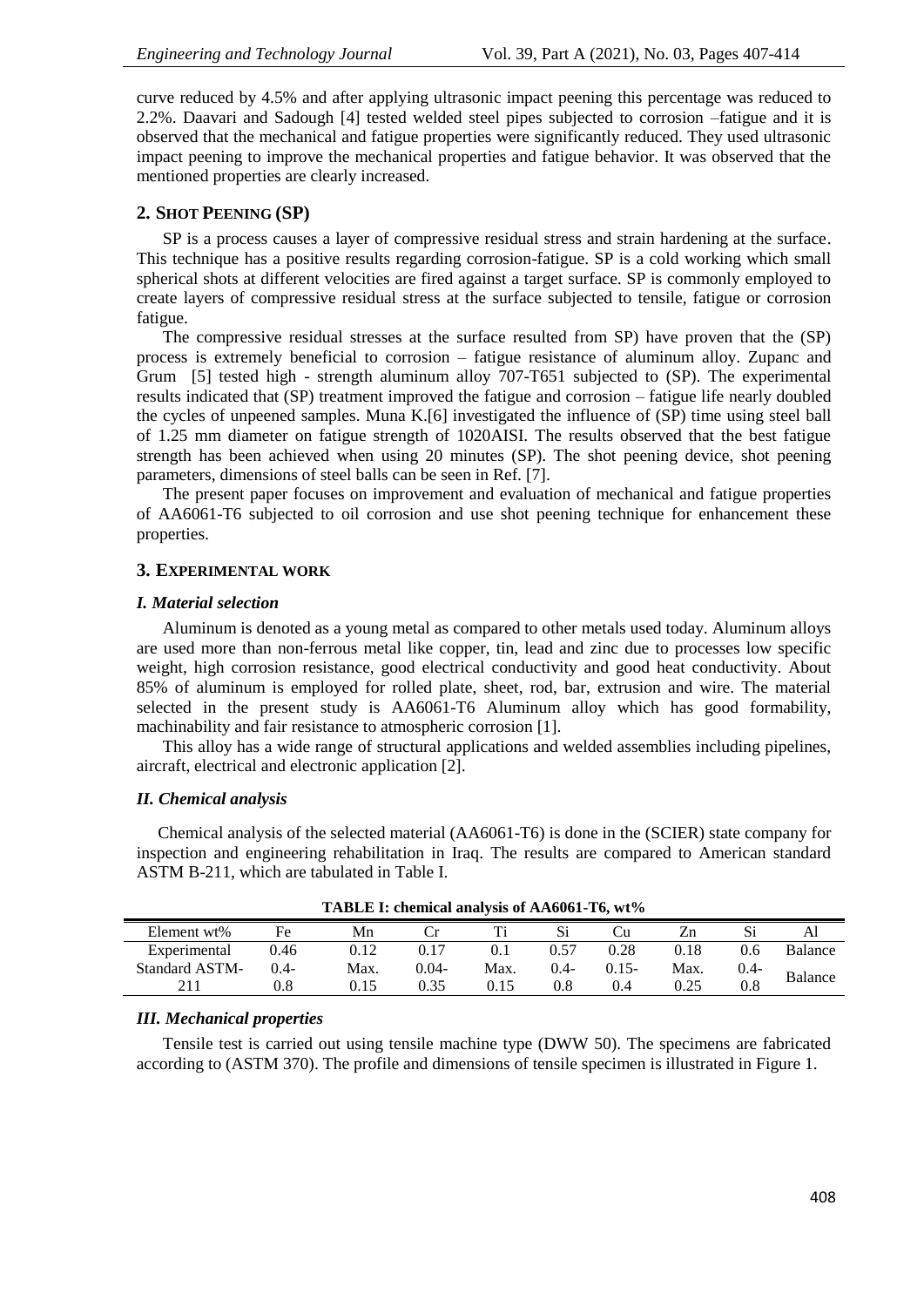

**Figure 1: Tensile Specimen with Dimensions in (mm) according to ASTM370** 

The tensile test specimens (3 specimens) have been fixed in the tensile testing and the test have been done at room temperature (RT), and compared to the standard properties (tensile strength (UTS) yield strength (YS) ductility and modulus of elasticity E ) have been obtained as shown in Table II.

| Properties   | <b>ITS</b> (MPa) | Ys (MPa) | E(GPa) | <b>Ductility</b> |
|--------------|------------------|----------|--------|------------------|
| ASTM370      | 310              | 276      | 68.9   |                  |
| Experimental | 200<br>ے بے ر    | 265      |        | 16.6             |

| TABLE II: Mechanical properties of AA6061-T6 at (RT) with standard |  |  |  |
|--------------------------------------------------------------------|--|--|--|
|--------------------------------------------------------------------|--|--|--|

# *IV. Rotating bending specimen*

The samples of AA6061-T6 were cut from rod of 1 m in length and 12 mm in diameter. All samples were fabricated using programmable CNC machine using a suitable program then the samples were ground by means of abrasive paper followed by rotating disc cloth polishing. The test specimen is shown in Figure 2.



**Figure 2: Rotating bending fatigue specimen**

# *V. Fatigue testing machine*

 The fatigue tests were done using rotating bending fatigue test type SCHENC PUNN The sample was subjected to applied load developing a bending moment (M). Therefore the specimen surface is under tension and compression stresses when rotating the specimen. The bending stress as calculated from the relation below:

$$
\sigma_{bending} = \frac{125.7 \times 32 F (N)}{\pi d^3} \tag{1}
$$

Where 125.7 is the arm of the force (F) in (N) and d is the minimum diameter of fatigue specimen in (mm).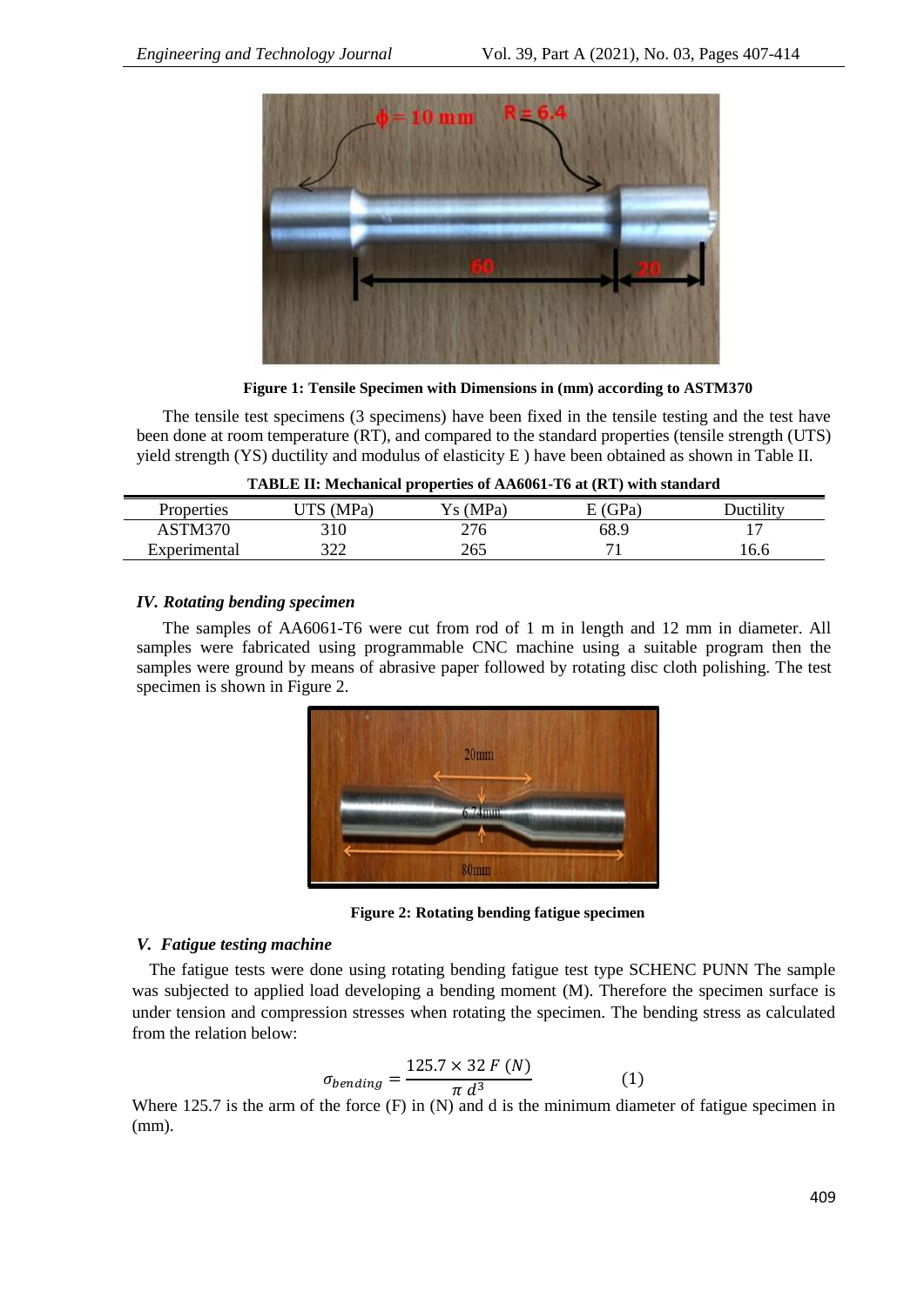The fatigue test machine is equipped with a counter to record the cycles during testing. The machine stops arbitrary from rotating due to electrical circuit cut which is attached by a micro switch. Figure 3 shows the fatigue test machine.

#### *VI. Corrosion test*

 The samples of tensile and fatigue were immersed in crude oil for (60) days and then applying tensile and fatigue tests after cleaning the samples from oil.

### *VII. Shot Peening process*

 The shot peening machine used was shot tumbles control model STB-OB No.a3008 05 type with ball steel of 2.75 mm diameter and 55HRC hardness. The time to be shotted was selected to 10 min. based on previous study [8]. The distance from specimen and nozzle was kept constant and of around 110m.



**Figure 3: Fatigue rotating bending test machine type SCHENC**

#### **4. EXPERIMENTAL RESULTS AND DISCUSSION**

#### *I. Tensile test results*

The mechanical properties results (UTS), (Ys), (E), and ductility for three cases obtained from stress-strain curves while the hardness was measured by BH technique for the samples of three cases i-e (as received (RT) oil corrosion and SP prior to corrosion). The results of the above three cases are summarized in Table III.

| Properties                   | UTS<br>(MPa) | Ys<br>(MPa | E(Gpa) | Ductilit<br>у | BH |
|------------------------------|--------------|------------|--------|---------------|----|
| Experimental (RT)            | 322          | 265        | 70     | 17            | 68 |
| $60$ (days)<br>oil corrosion | 307          | 248        | 68     | 18.2          | 64 |
| $SP + \text{corrosion}$      | 316          | 254        | 68.5   | 17.4          | 66 |

| TABLE III: Mechanical properties and hardness AA6061-T6 at different cases of working conditions |  |
|--------------------------------------------------------------------------------------------------|--|
|--------------------------------------------------------------------------------------------------|--|

AA6061-T6 has less ductility (around 16%) and has high yield stress compared to AA6061-T4. The focusing on the aluminum alloy coming from the 6XXX series are Al-Mg-Si alloys that have extensive applications structural members, aerospace industry and light weight automotive bodies [9].

Results of Table III indicate that the UTS reduced by 4.6 % due to oil corrosion but this percentage is improved to 1.24% when applying the shot peening (SP).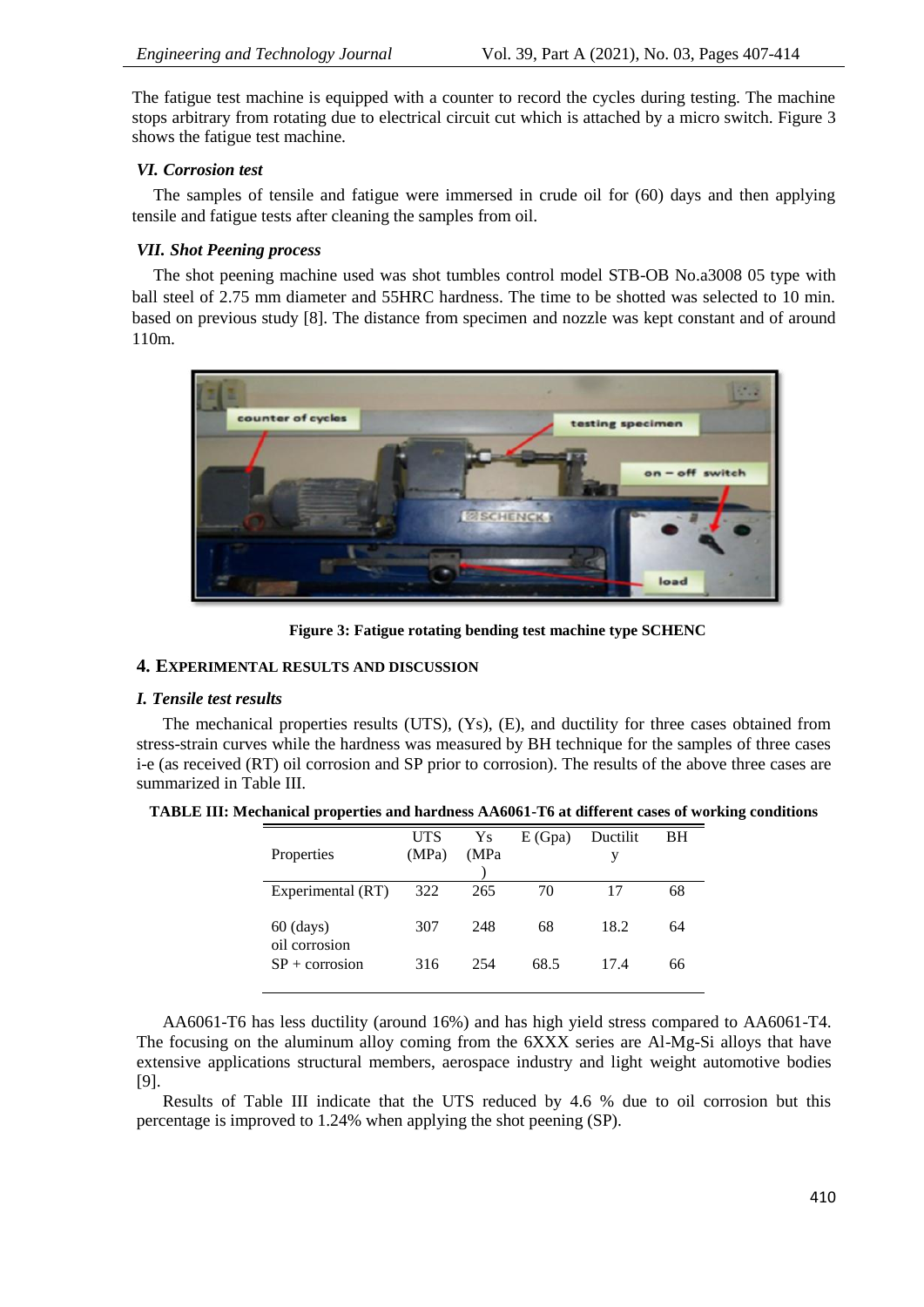The YS reduced from 265 MPa to 248 MPa at oil corrosion case and then raised to 254 MPa due to SP process showing 6 MPa stress resulting from compressive residual stresses at the surfaces. Figure 4 indicates the change in mechanical properties from RT to oil corrosion and SP + corrosion.

The mechanical properties of the samples tested in oil corrosion indicated that the corrosion reaction has occurred in these samples. The influence of shot peening on corrosion resistance is clearly illustrated in Figure 4 and the experimental results show an increase in UTS and YS after (SP) and the main reasons is coming from increase the surface hardening of surface layer induced compressive residual stresses lead to enhancement the mechanical properties.

It is clear that Figure 4, the AA6061-T6 showed discernible change in (UTS) and (YS) after SP for the samples subjected to oil . The tensile and yield stress increased from 307 to 316 MPa and from 248 to 254 for (UTS) and (YS) respectively.

It is established that the SP can produce high dislocation densities with attendant effects on mechanical properties [10]. Table III refers to an improvement in UTS and YS of AA6061-T6 due to treating the surface by shot peening. Figure 5 gives the BH value at three conditions of testing.

For AA6061-T6 at (RT), peak hardness of 68 was recorded, but the peak hardness was reduced to 64 when tested at oil corrosion and then raised to 66 when treated with SP prior to oil corrosion.

The reduction percentage in hardness was reported to be 2.85% due to 60 days oil corrosion but this percentage was reduced to 2.14%, due to compressive residual stresses created at specimen surface resulted from shot peening process. Paul [11] reported that shot surface are compressive residual stress and extremely high dislocation densities in layer near to surface leading to additional surface hardening. An enhancement of hardness in AA6061-T6 could be attributed to higher dislocation in density. The hardness of samples treated with SP prior to corrosion is greater than the samples treated with oil corrosion. The enhancement ratio is 3.12%. Finally, the hardness of

oil corrosion samples drops due to pitting corrosion and slightly raised for SP prior to corrosion samples as shown in Figure 5.

It is clear from Table III that the ductility of oil corroded samples is higher than that of samples tested at (RT). The higher ductility could be attributed to the fact that pitting corrosion reduced hardness and dislocation density resulted in raising the ductility.





**Figure 4: BH hardness values for three cases of testing**

**Figure 5: BH hardness values for three cases of testing**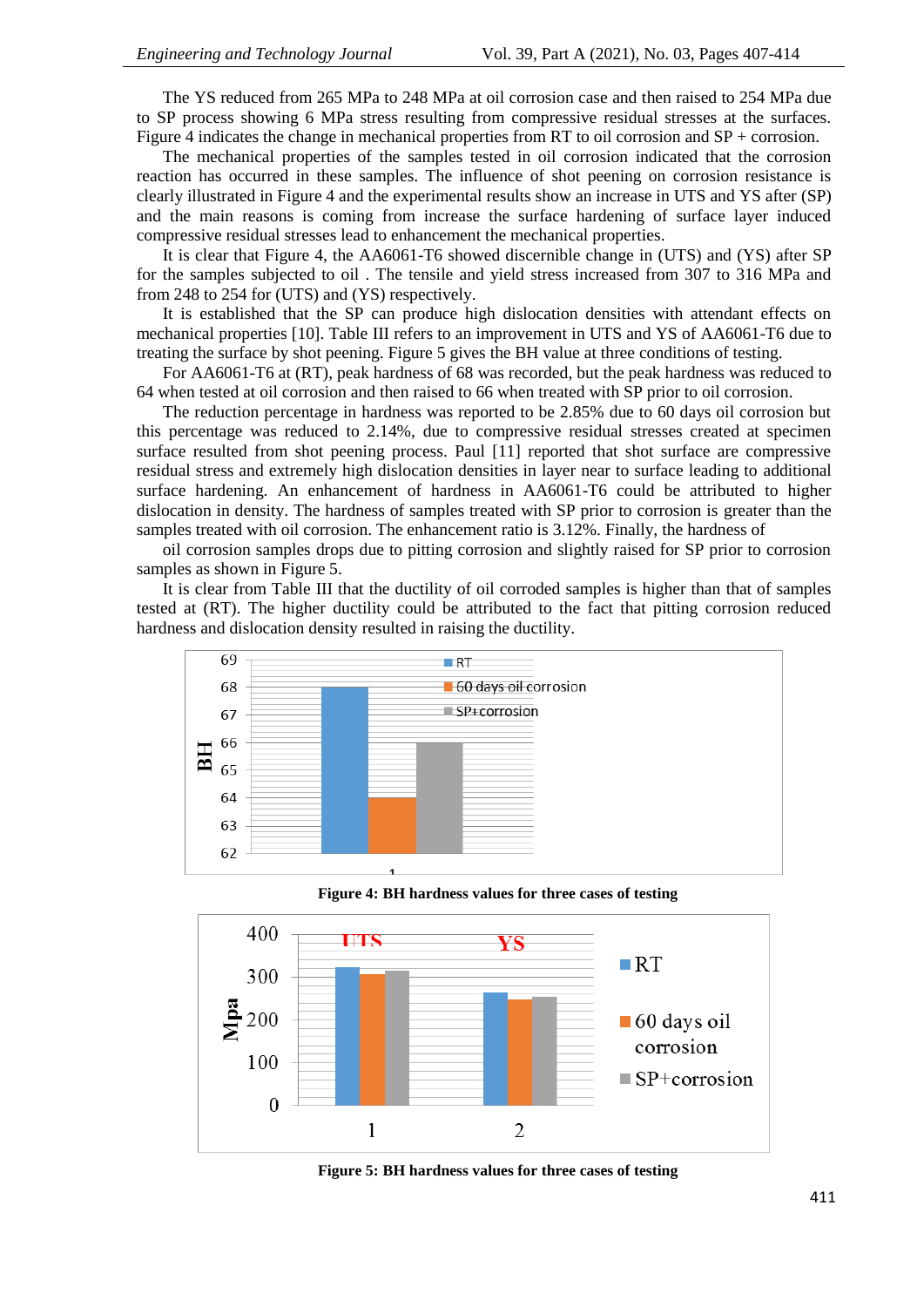#### *II. Constant fatigue behavior*

The fatigue tests were performed using fatigue testing machine type (PUNN rotating bending) with stress ratio  $R = -1$  and 25 Co room temperature (RT). The results are tabulated in Table IV. Table IV gives the constant S-N curves fatigue results.

| <b>Condition</b> | <b>Specimen</b><br>No. | <b>Applied</b><br>stress (MPa) | $N_f$ (cycles)       | $N_f$<br>average | $R^2$  | <b>S-N</b> curve<br>equation |
|------------------|------------------------|--------------------------------|----------------------|------------------|--------|------------------------------|
|                  | 1,2,3                  | 221                            | 20000.26000.18000    | 21333            |        |                              |
| RT               | 4,5,6                  | 190                            | 33000,41000,56000    | 43333            | 0.9996 | $\sigma_{f}$                 |
|                  | 7,8,9                  | 158                            | 92000,111000,87000   | 96666            |        | $= 1930Nf^{-0.217}$          |
|                  | 10,11,12               | 126                            | 28000,301600,268000  | 28606            |        |                              |
|                  | 13.14.15               | 221                            | 1160,16000,12800     | 13467            |        |                              |
| 60 days oil      | 16, 17, 18             | 190                            | 26600,21800,24600    | 24333            |        | $\sigma_{\!f}$               |
| corrosion        | 19,20,21               | 158                            | 82000.72800.80800    | 78533            | 0.99   | $= 1648Nf^{-0.208}$          |
|                  | 22, 23, 24             | 126                            | 210600.198000.186200 | 198267           |        |                              |
|                  | 25, 26, 27             | 221                            | 17600,16000,19600    | 17733            |        |                              |
| SP prior         | 28,29,30               | 190                            | 29600.24000.30800    | 28133            | 0.9912 | $\sigma_{\!f}$               |
| to corrosion     | 31, 32, 33             | 158                            | 84600.90000.81800    | 28133            |        | $= 1479Nf^{-0.19}$           |
|                  | 34, 35, 36,            | 126                            | 230000.241800.237000 | 236266           |        |                              |

**TABLE IV: S-N curve Fatigue results at (RT), 60 days of oil corrosion, SP prior to corrosion**

The fatigue tests were carried out for three cases mentioned before and for each stress level there are three specimens were examined with different applied stress based on the results of mechanical properties (UTS). The applied stresses were selected to be 0.7 UTS, 0.6 UTS, 0.5 UTS and 0.4 UTS. The results have been graphically displayed in the form of S-N curve. This curve is obtained by curve fitting, the experimental data in the above table. The power law regression is given by [12].

$$
\sigma_f = A N_f^{\alpha} \tag{2}
$$

Where  $\sigma f$  is applied stress amplitude (MPa), Nf is the number of cycles to failure. A and  $\alpha$  are the fitting parameters (material constant). The correlation parameter (R2) which is given in above table indicated that the experimental data are explained well or not by power law formula. R2 is a band measure of the goodness of fit.

It is clear that shot peening significantly increased the rotating fatigue strength ( $\sigma$ E.L) from 57.67 MPa to 69 MPa resulting in a factor of 1.19. Shot peening is a cheapest and available method to improve the corrosion-fatigue strength and life at low service loads.

The beneficial effect of (SP) in enhancing the corrosion – fatigue life was clearly evident in both (UTS) and (YS) applied loads. (SP) localized plastic flow causing work hardening, general roughening and generation of compressive residual stresses. All these effects are expected to influence the mechanical properties hardness, and fatigue properties

#### *III. Fatigue analysis*

The low and high cycle fatigue studies are performed by taking a stress ratio  $\circledast$  of (-1). Table IV present the fatigue cycle to failure for (RT) , 60 days oil corrosion and SP prior to corrosion while Figure 6 describe the applied alternating stress verses the number of cycles to failure for the above three cases.

The fatigue strength at 107 cycles (fatigue endurance limit  $\sigma$ E.L) is found to be 58.4, 57.67, and 69 MPa for (RT), 60 days oil corrosion and SP prior to corrosion respectfully. From the results presented in Table IV and Figure 6, it is seen that there is a significant improvement in fatigue strength. In case of 60 days oil corrosion fatigue strength reduced from 58.4 to 57.67 MPa exhibiting 1.25% reduction while this percentage improved to 1.64% due to SP prior to corrosion. The fatigue life for the cases can be obtained from the experimental S-N curve equations and alternating stress of (UTS) and (YS) as seen in Table V.

Corrosion – fatigue is one of the most important aspects of aircraft structure design [12]. In particular, developing and verifying a method for predicting corrosion – fatigue life of typical structures is importance. The corrosion – fatigue life and strength can be enhanced by the use of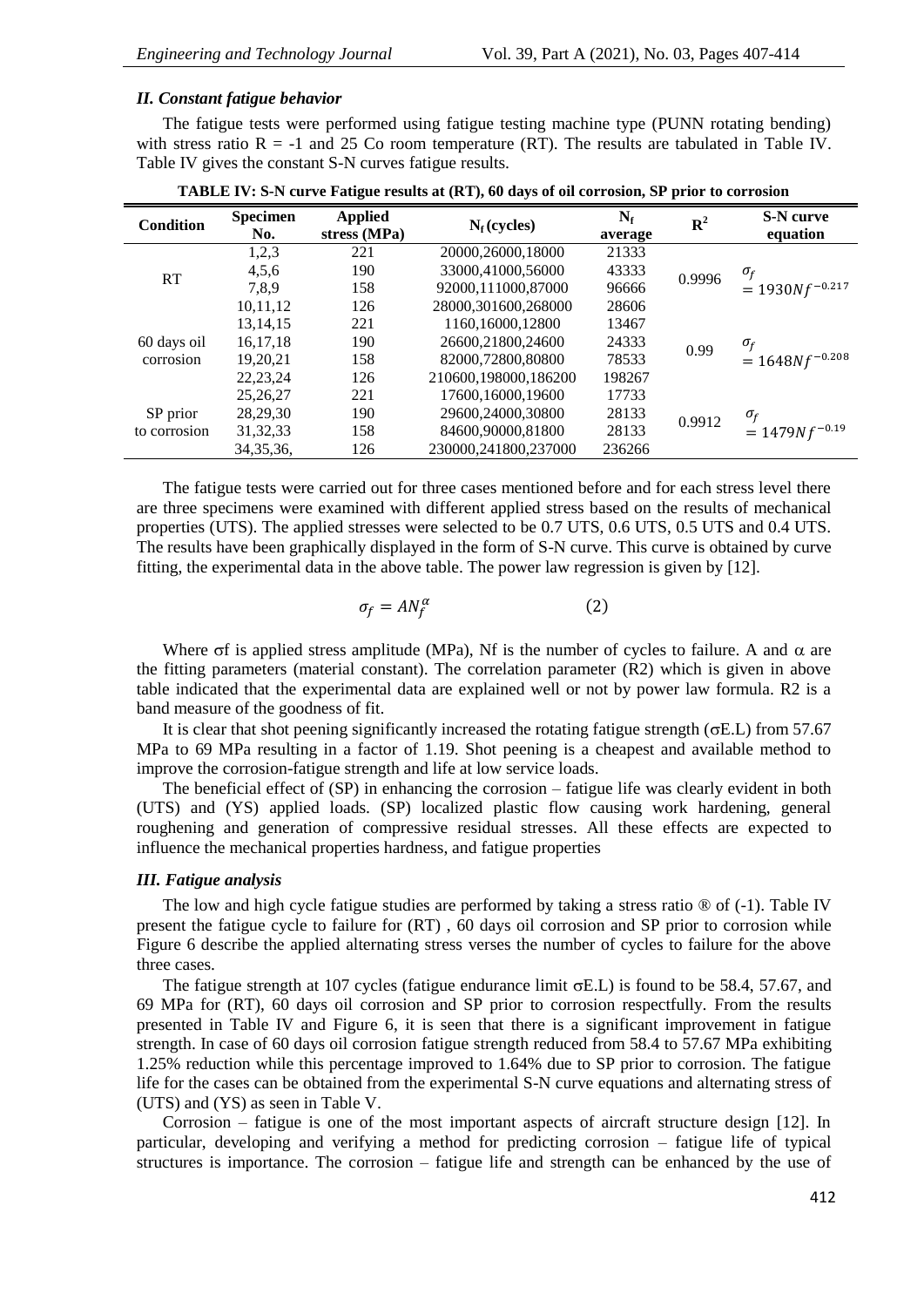controlled cold working methods. SP is one such process which induces residual compressive stresses (RCS). The RCS reduce the tensile mean stress due to the aplied loads and manufacturing thereby it incresae the fatigue strength and life.

It is clear that SP process improves the fatigue life from 2565 to 3053 cycles after SP prior to corrosion under (UTS) applied load and from 6545 to 8514 under (YS) applied load. The improvement factor was 1.19 and 1.13 in the ondition of (UTS) and (YS) applied load respecrively.



**Figure 6: S-N curves for three different conditions of testing**

| Conditions            | S-N curve<br>equation         | Fatigue life at (UTS)=322<br>MPa | Fatigue life at $(Ys)=256$<br>MPa |
|-----------------------|-------------------------------|----------------------------------|-----------------------------------|
| <b>RT</b>             | $\sigma_f = 1930N f^{-0.217}$ | 3836                             | 9414                              |
| 60 days oil corrosion | $\sigma_f = 1648N f^{-0.208}$ | 2565                             | 6545                              |
| SP prior to corrosion | $\sigma_f = 1479Nf^{-0.19}$   | 3053                             | 8514                              |

# **TABLE V: Fatigue life predication at (UTS) and (YS)**

# **5. CONCLUSIONS**

Based on the experimntal results of corrosion fatigue and shot peening process given in this study, the following preliminary conclusions coud be drawn.

- 1. Shot peening method can be used as one of the cheapest and best techniques to enhance the mechanical properties and corrosion.
- 2. Shot peening improved corrosion-fatigue resistance due to produceing compressive residual stress at surface layer.
- 3. Ultimate tensile strength (UTS) and yield stress (YS) have been reduced by 4.6% and 6.4% when immersing the tensile samples in croud oil for 6 days and then these values were reduced to 2.84% and 2.36% due to applying shot peening.
- 4. Oil corrosion hardness samples droped from 68 to 64 and slighitly raised when applying shot peening process.
- 5. Fatigue strength (E.L) reduced due to oil corrosion from 58.4 MPa tu 57.67 MPa and fatigue life reduced from 3836 cycles to 2565 cycles and from 9414 to 6545 cycles at (UTS) and (YS) applied load resprctively.
- 6. Shotpeening process signifcantly improved the rotating fatigue strength by a factor of 1.199 and fatigue life by 1.19 at (UTS) applied load also it enhanced the fatigue life of (YS) applied load by a factor of 1.3.

#### **References**

**[1]** ASM Metal Handbook "Properties and selection nonferrous alloys and special purpose material," Ohio, Vol. 2, 1993.

**[2]** J. R. Davis "Aluminum and aluminum alloy," ASM International, pp.351-316, 2001.

**[3]** F. N. Saba "Corrosion–fatigue interaction behaviour improvement using ultrasonic peening technique of 6061-T6 aluminum alloy," MSc Thesis University of Al-Mustansiriyah, 2019.